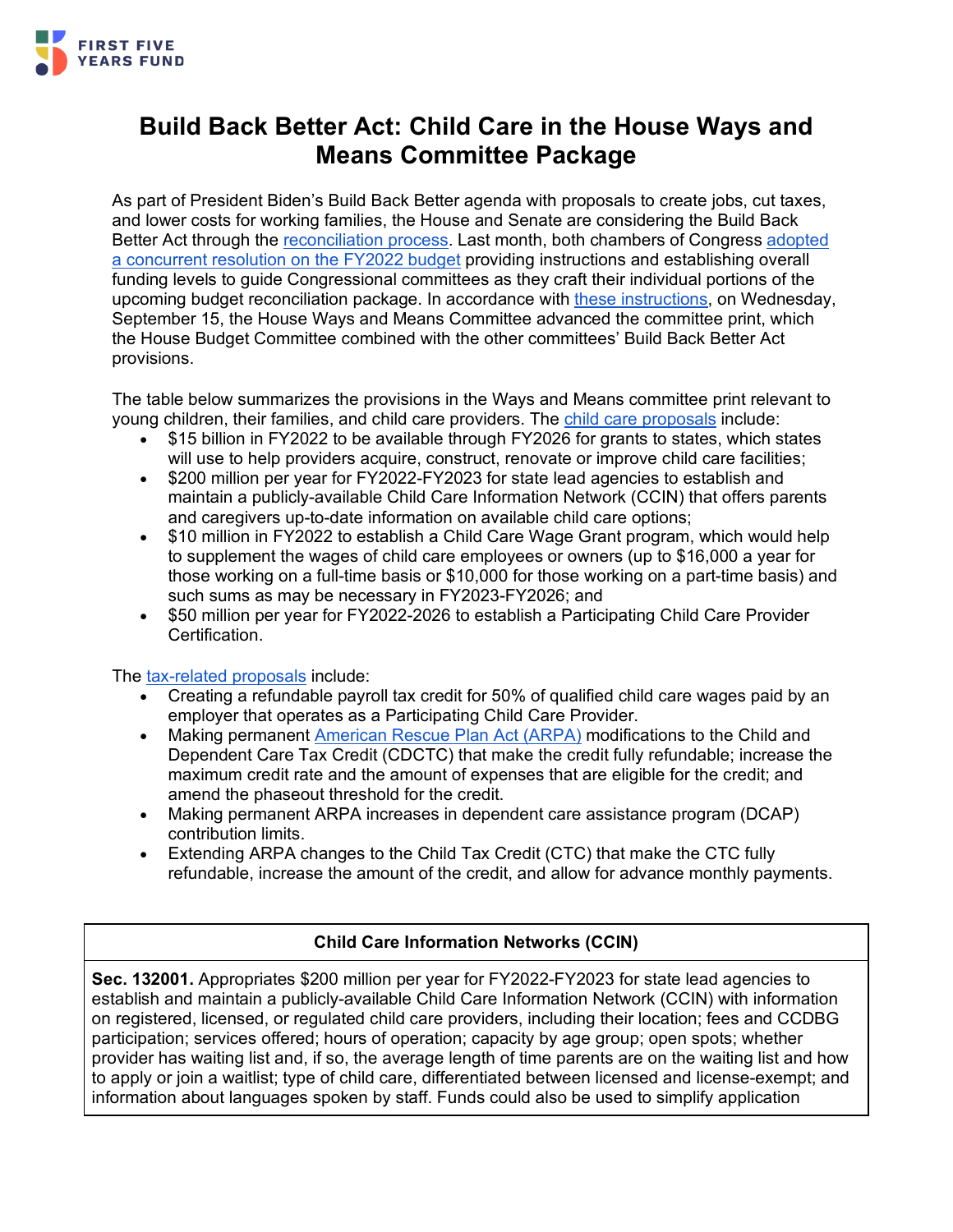processes. Appropriates \$50 million per year in FY2022-FY2026 for HHS for administrative expenses.

**Sec. 132003.** Appropriates \$17.5 million per year for FY2022-FY2026 to provide technical assistance to lead agencies to support the State CCINs. This includes assistance to start new licensed child care businesses or reopening a closed child care facility in areas where there is a child care shortage or risk of a shortage; to state and local governments to incentivize public-private partnerships; and to support child care business technical assistance. Funds can also be used to provide technical assistance to States to increase child care availability and affordability.

#### **Providers and Workforce**

**Sec. 132001 (sec. 418A(c)).** Requires the Secretary to maintain current information on child care providers who are qualified to receive the HHS Participating Child Care Provider Certification for a calendar year (qualifications for the certification are outlined in the bill).

**Sec. 137301.** Provides a refundable payroll tax credit for 50% of qualified child care wages paid by an employer that operates as a Participating Child Care Provider. "Qualified child care wages" are wages paid above the GS-3 step 1 rate for the applicable time period and locality, paid to employees other than highly-compensated employees (the threshold for which starts at \$130,000 and is adjusted for cost of living). The maximum wages that can be taken into account is set at \$2,500 per quarter per employee and will be adjusted for inflation after 2022. Health plan expenses allocable to qualified wages are included in wages. Gross income is increased by the amount of the credit.

**Sec. 132005.** Through FY2022, would provide \$10 million to establish a Child Care Wage Grant program to reimburse states for the costs of providing child care wage grants to qualified child care providers. (For FY2023-FY2026, the bill appropriates such sums as may be necessary for reimbursements for the grants.) Providers would use the funds to supplement the wages of child care employees or owners up to \$16,000 per year for those working on a full-time basis or \$10,000 for those working on a part-time basis.

#### **Facilities**

**Sec. 132002.** Provides \$15 billion in FY2022 to be available through FY2026 for grants to states, which states will use to help providers acquire, construct, renovate or improve child care facilities. States must submit expenditure plans based on an analysis of a state's need for child care infrastructure investments. Up to \$2.25 billion can be awarded as grants of no more than \$15 million to intermediary organizations with experience in child care facilities financing for the purpose of capacity building, providing technical assistance, and financial products to develop or finance child care facilities.

### **Expand Supply**

**Sec. 132004.** Provides \$200 million per year for FY2022-FY2026 for grants to the lead agencies of Indian tribes and tribal organizations to develop a CCIN, coordinate with HHS on the Participating Child Care Provider Certification, and conduct infrastructure projects to improve the safety of child care facilities. Of the funds appropriated, up to \$1 million could be used to conduct consultations with Indian tribes and tribal organizations to determine how to better conduct consumer outreach and education and provide timely availability for child care slots; improve child care infrastructure; and inform best practices and guidelines for carrying out grant activities.